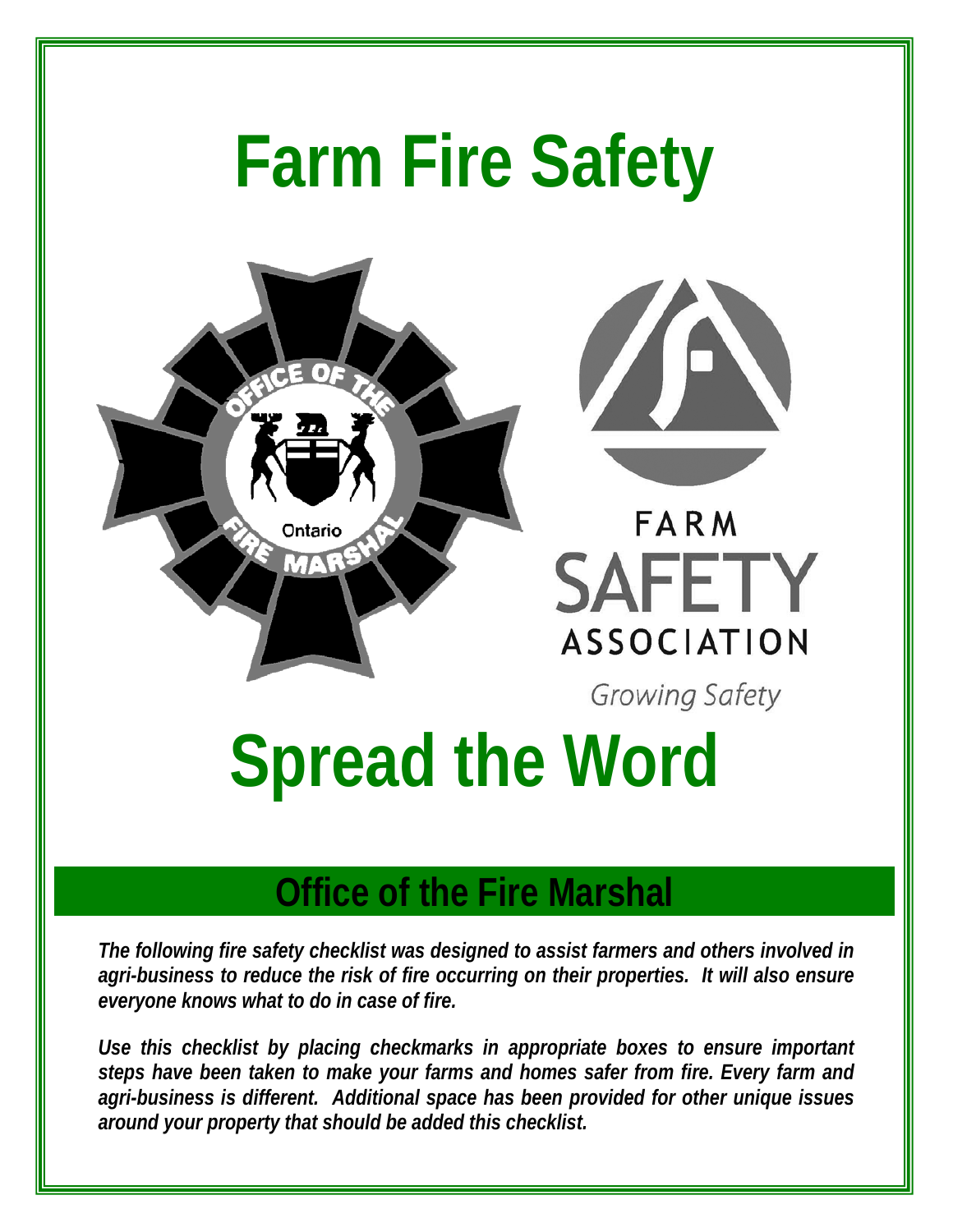## **CONTACTING EMERGENCY SERVICES**

Knowing how to contact emergency services and being able to direct them to the right place will avoid unnecessary delays in response time.

| Prominently post the fire department phone number (or 9-1-1) at each telephone.                                                                                       |
|-----------------------------------------------------------------------------------------------------------------------------------------------------------------------|
| Prominently post clear, concise directions to your property at each telephone. This will<br>allow you to provide clear instructions to responding emergency services. |
| Make sure your neighbours know the address of your farm property and any<br>important information about your farm and the buildings.                                  |
|                                                                                                                                                                       |

It is often a neighbour who will notice smoke or flames coming from nearby barns or buildings. Making sure that neighbours have your correct address can save valuable time for the emergency responders in rural areas.

# **INSPECT YARD AREAS**

Keeping a clean, clear space around buildings and in general yard areas can help reduce the risk of fire spreading from one building to another.

 **Remove combustible materials (general storage/new or salvaged building materials) from around buildings.** 

**Remove brush, weeds, and tall grass from around buildings.**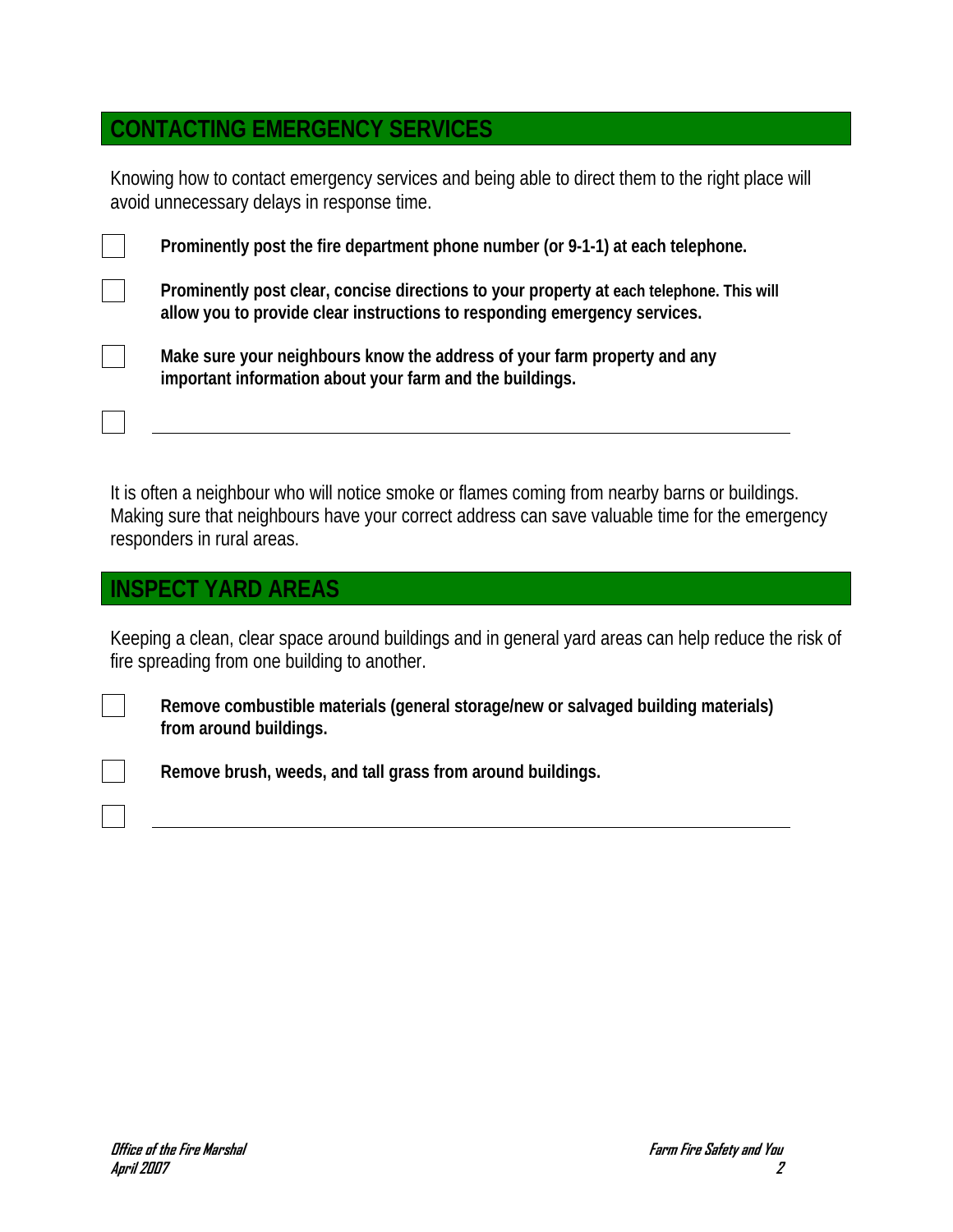# **PROVIDE ACCESS FOR FIREFIGHTING**

Ensuring firefighters can access all areas of your property and can gain access to all buildings will avoid costly delays once they arrive.

 **Provide and maintain a clear unobstructed laneway or yard area to each building. Park farm equipment and machinery in the barn or equipment shed, if possible.** 

 **Provide gateways through fences with a clear width of at least 3.5 metres for fire department vehicles and apparatus.** 

 **Provide clear access to water supplies that might be required for firefighting (i.e., wells, cisterns, ponds, streams etc.).** 

**Maintain wells and pumps used for farm water supply.** 

#### **CONTROL HAZARDOUS PRODUCTS AND ACTIVITIES**

Following safety precautions is important when handling hazardous products. Ensure all hazardous products are clearly labelled to further eliminate guesswork in an emergency situation.

 **Store hazardous products (i.e., herbicides, insecticides, fungicides, fertilizers etc.) according to manufacturer's recommendations and applicable regulations.** 

 **Mix fertilizers and chemicals carefully in well-ventilated areas. Have materials on-hand to clean up spills immediately.** 

 **Protect cylinders containing compressed gases from mechanical damage to the valves and the cylinders.** 

 **Perform welding and cutting operations only in areas that are free of combustible materials. Protect adjacent areas by maintaining clearance from combustible materials or by using non-combustible shielding.**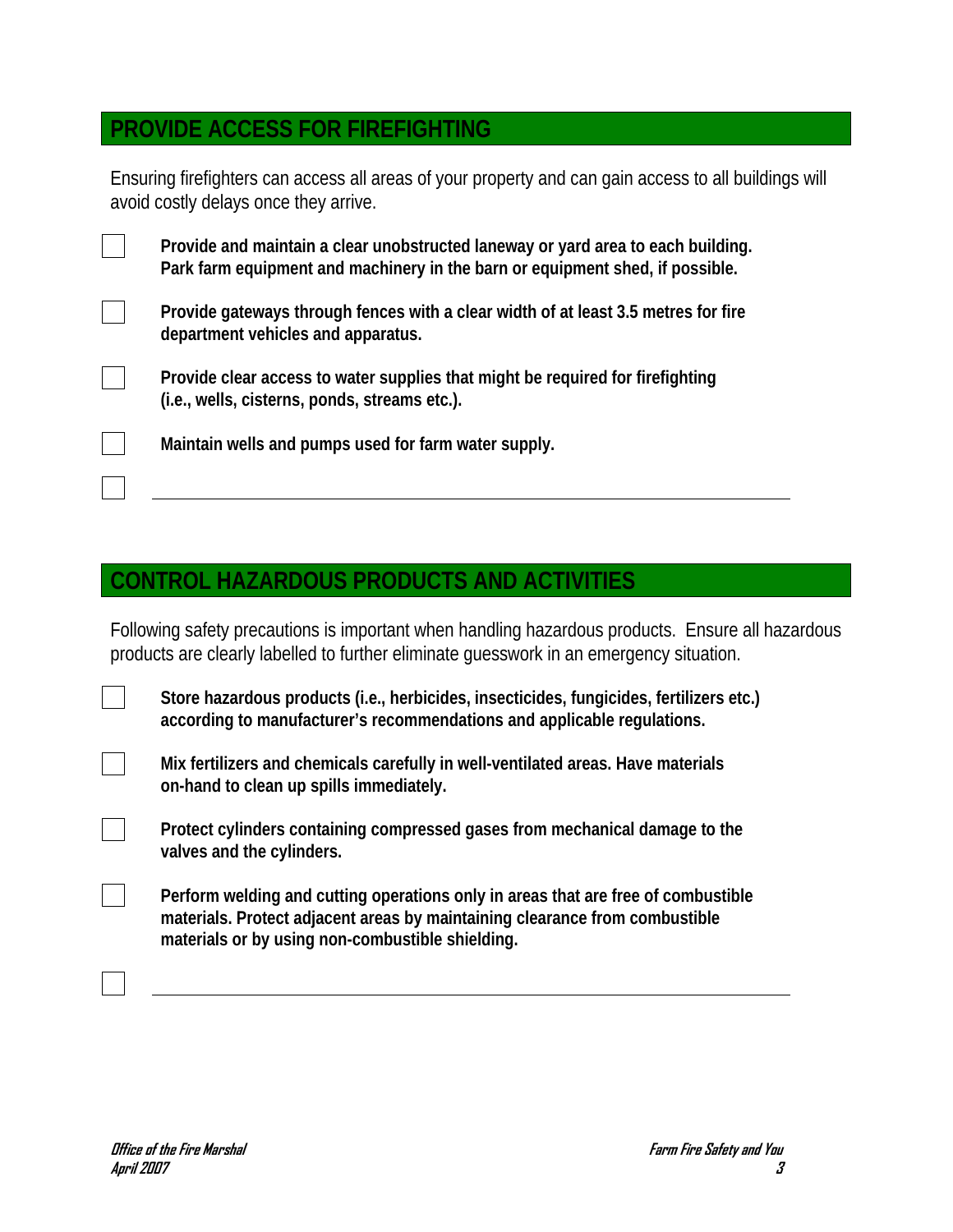# **CONTROL POTENTIAL IGNITION SOURCES**

Understanding how to prevent fires from starting is essential in protecting your farm or agri-business from fire loss. Control potential ignition sources.

 **Strictly enforce a 'NO SMOKING' policy in and around all farm buildings. Post 'NO SMOKING' signs in prominent places where they can be seen easily.** 

 **Keep engines, motors and machinery well maintained to prevent malfunction and overheating.** 

**Refuel equipment outdoors.** 

**Make sure equipment is turned off and allowed to cool before refueling.** 

**Maintain adequate clearance to combustibles around heaters.** 

### **INSTALL AND MAINTAIN PORTABLE FIRE EXTINGUISHERS**

The reality of agricultural fires is the distance that firefighters must physically travel to respond. Reduce the risk of fire loss on your property by developing fire protection measures to extinguish or control a fire until firefighters can arrive.

**Install fire extinguishers in your barn, tool shed, and other farm buildings.** 

 **Install multi-purpose fire extinguishers on tractors, combines, and other mechanical equipment and machinery.** 

 **Make sure family members and employees know where extinguishers are located and how to use them.** 

 **Maintain your extinguishers by inspecting them regularly and recharge when necessary. If you have water type fire extinguishers, protect them from freezing.**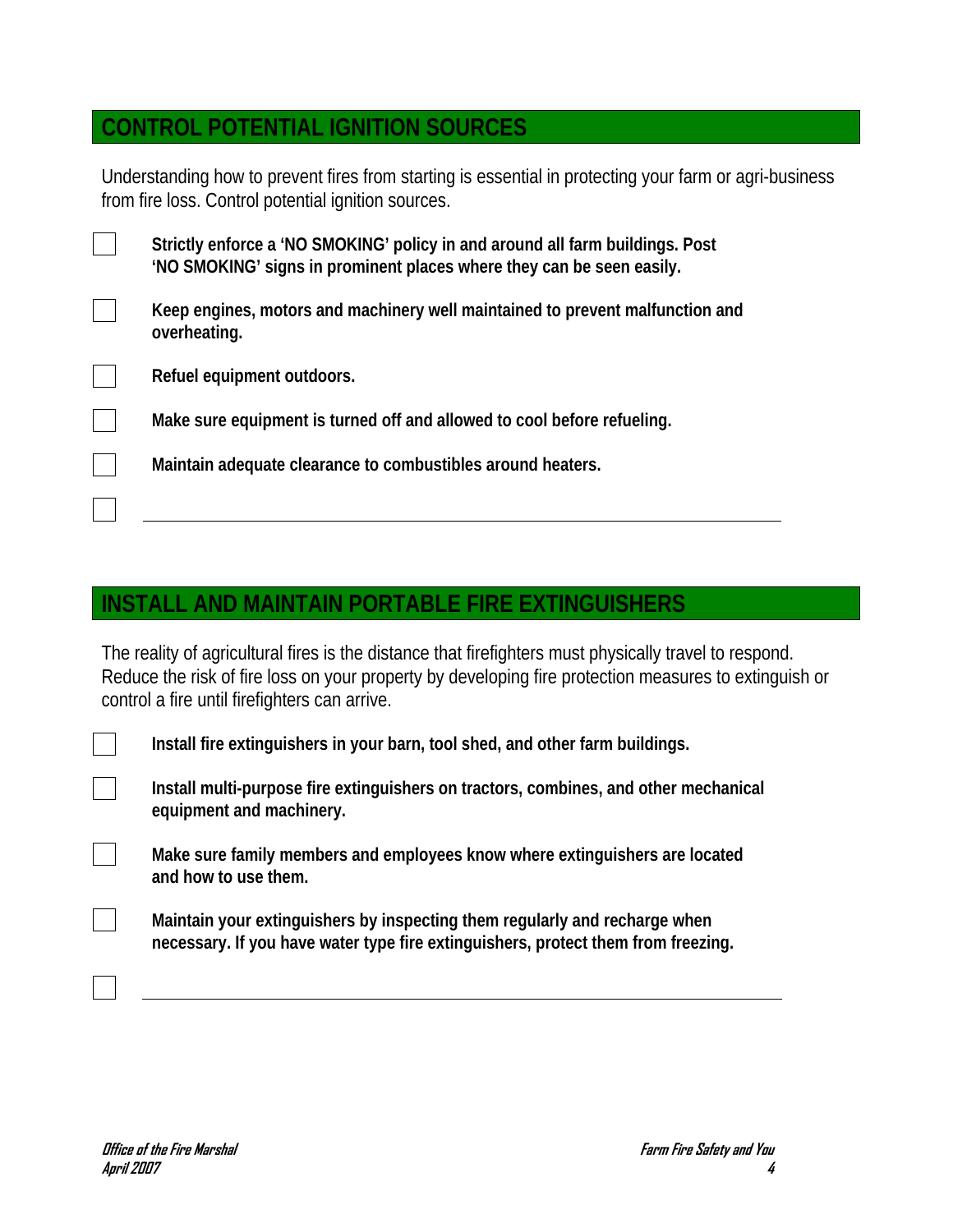### **MAINTAIN ELECTRICAL APPLIANCES AND WIRING**

Electricity can provide a dangerous supply of safety hazards that can hinder operations and ultimately start a fire.

| Use stall fans, space heaters, lights, and radios only when someone is in the barn.                                                  |
|--------------------------------------------------------------------------------------------------------------------------------------|
| Use only listed electrical appliances and equipment.                                                                                 |
| Disconnect or unplug electrical equipment and appliances when not in use.                                                            |
| Enclose exposed wiring in barns and tool sheds in conduit to protect against<br>exposure to weather, animals, and mechanical damage. |
| Ensure electrical repairs and installations are performed by qualified electricians.                                                 |
|                                                                                                                                      |

#### **INSTALL AND MAINTAIN LIGHTNING RODS AND GROUNDING CABLES**

Lightning bolts are hotter than the temperature of the sun. If they strike a building, a large fire can ignite. Fortunately, this type of electrical energy can be effectively harnessed with a lightning protection system including lightning rods and grounding cables to prevent property damage.

 **Ensure lightning rods, grounding cables and system components are approved, certified and installed in accordance with regulations.** 

**Check grounding cables frequently and repair if worn or damaged.** 

 **Ensure that work is performed by properly licensed installers whenever work is required on lightning rods or grounding cables as a result of changes to the building or re-roofing.**